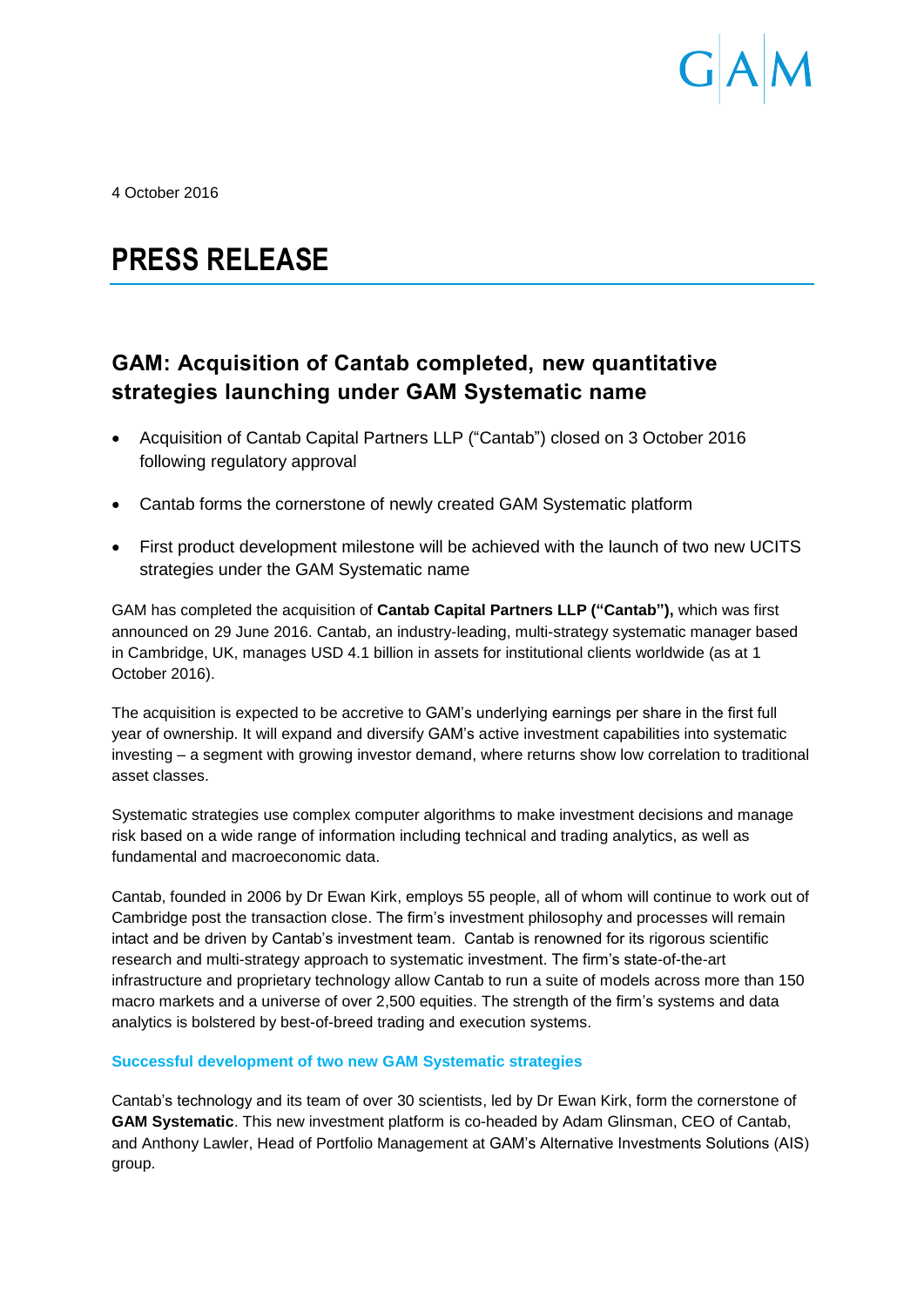GAM Systematic is dedicated to developing and running quantitative products and solutions across liquid alternatives and long-only strategies, in multiple asset classes from futures and forwards, to equities, debt and credit.

Two new UCITS funds are to be launched and will be based on Cantab's proven methodology and tested investment strategies. Subject to regulatory approval, these new funds will offer daily liquidity and be available under the GAM Systematic name. Both funds will be designed to deliver attractive risk-adjusted returns as well as offering diversification to equity and bond investments over the cycle. The new funds will also be structured to be cost-effective.

The **systematic global equity market neutral strategy** will contain Cantab's established equityfocused models, which have delivered a successful return track record as part of Cantab's flagship Quantitative Fund launched in 2007. It will invest in liquid equities globally using Cantab's proprietary research and trading systems, without taking equity market beta. Over a three-year cycle, the strategy will aim to deliver attractive returns with annual volatility of 6-8%.

The **systematic diversified macro strategy** will be a multi-strategy, multi-asset product based on Cantab's established Core Macro fund, which launched in 2013. It will seek to generate returns uncorrelated to traditional asset classes by identifying persistent and recurring sources of return across over 100 markets in currencies, fixed income, equity indices and commodities. Over the cycle, it is expected to deliver attractive returns with negligible correlation to traditional markets and annualised volatility of 10-12%.

In addition to the existing Cantab fund range, the GAM Systematic platform will also include GAM's existing Alternative Risk Premia strategy, managed by Dr Lars Jaeger, one of the pioneers in the field of alternative beta.

GAM Systematic will serve as the Group's innovation hub for the development of new technologies and approaches in systematic strategies. The GAM Systematic range will, over time, encompass products that apply systematic investing to alternative as well as long-only investment strategies.

Further details on GAM Systematic can be found on: [www.gam.com/en/systematic](http://www.gam.com/en/systematic)

#### **Forthcoming events:**

| <b>20 October 2016</b> | Interim management statement Q3 2016 |
|------------------------|--------------------------------------|
| 2 March 2017           | Full-year results 2016               |
| 26 April 2017          | Interim management statement Q1 2017 |
| 27 April 2017          | <b>Annual General Meeting</b>        |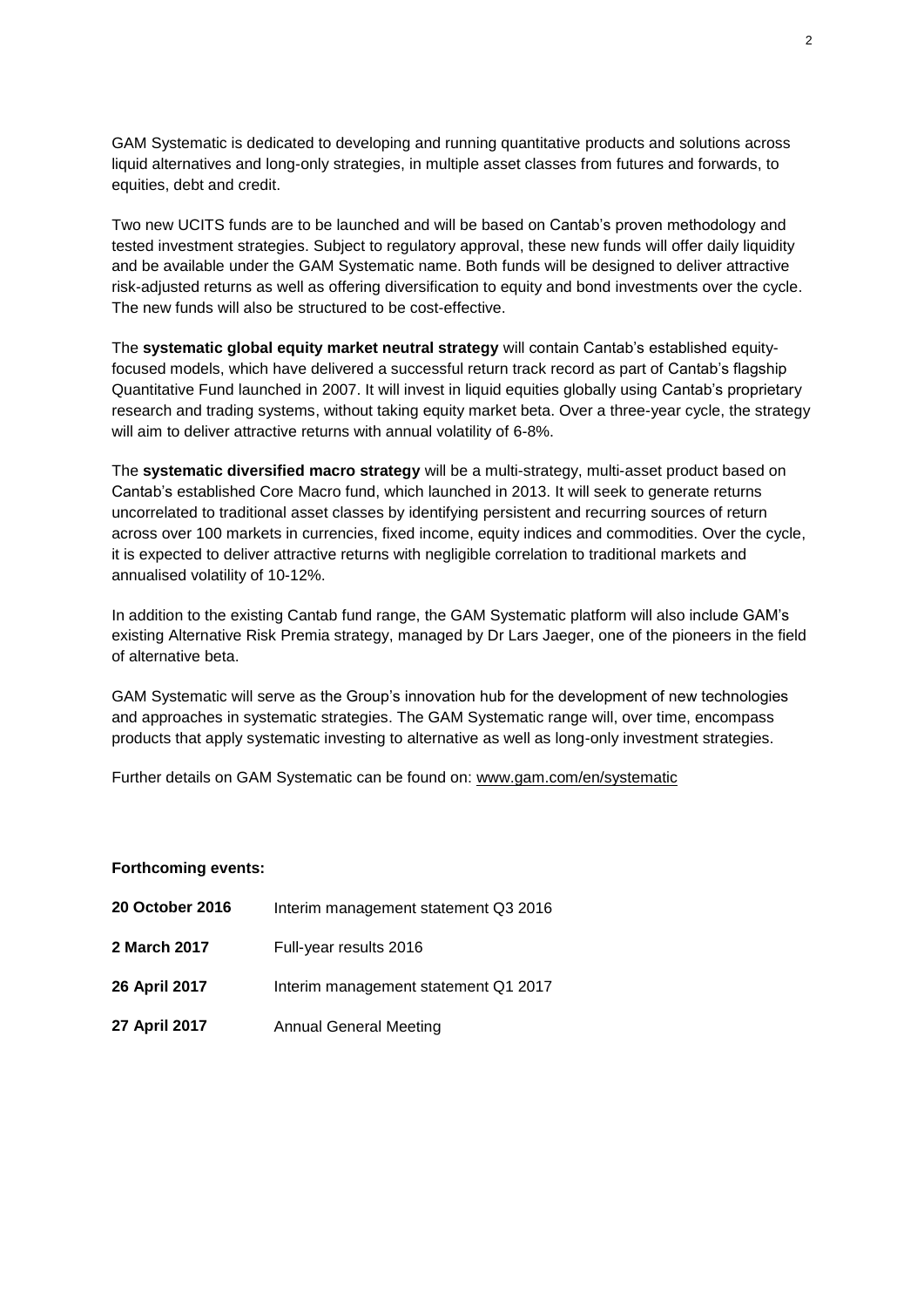For more information, please contact:

#### **GAM Media Relations:**

London: +44 (0) 207 393 86 99 Zurich: +41 (0) 58 426 62 65

#### **GAM Investor Relations:**

Zurich: +41 (0) 58 426 31 36

#### **Cantab Media Relations:**

Andrew Honnor, Georgiana Brunner or Rob White Greenbrook Communications +44 (0)20 7952 2000

Visit us at: [www.gam.com](http://www.gam.com/) Follow us on[: Twitter,](https://twitter.com/gaminsights) [LinkedIn](https://www.linkedin.com/company/gam?trk=company_logo) an[d XING](https://www.xing.com/companies/gam)

#### **About GAM**

GAM is one of the world's leading independent, pure-play asset managers. The company provides active investment solutions and products for institutions, financial intermediaries and private investors under two brands: GAM and Julius Baer Funds. The core investment business is complemented by private labelling services, which include management company and other support services to third-party asset managers. GAM employs over 1,000 people in 11 countries with investment centres in London, Zurich, Hong Kong, New York, Milan and Lugano. The investment managers are supported by an extensive global distribution network.

Headquartered in Zurich, GAM is listed on the SIX Swiss Exchange and is a component of the Swiss Market Index Mid (SMIM) with the symbol 'GAM'. The Group has assets under management of CHF 113.5 billion (USD 116.5 billion) as at 30 June 2016.

#### **About Cantab Capital Partners**

Cantab Capital Partners LLP is a multi-billion dollar asset manager based in Cambridge, UK. The firm employs a rigorous, systematic, multi-strategy, multi-asset approach, often referred to as systematic macro. Cantab manages assets for some of the most sophisticated institutional investors worldwide including large pension funds, sovereign wealth funds, endowments and foundations.

Cantab was founded in 2006 by Dr Ewan Kirk. Cantab manages two programmes, the CCP Quantitative Fund and the CCP Core Macro Fund. The cornerstone of Cantab's investment philosophy is the marriage of science with cutting-edge technology, high levels of transparency and robust risk systems.

The majority of Cantab's team are dedicated to investment and technology research and combine a diverse skill set. Most come from academic backgrounds having excelled at statistics, mathematics, physics, computer science or other quantitative disciplines, with the common denominators being academic excellence and collegial spirit.

In 2015, Cantab provided a £5 million philanthropic donation to the University of Cambridge. The Cantab Capital Institute for the Mathematics of Information sits within the University of Cambridge's renowned Faculty of Mathematics. The new institute draws on fundamental techniques from mathematical sciences to tackle the challenge of deciphering meaning in the reams of data which surround us.

[www.cantabcapital.com](http://www.cantabcapital.com/)